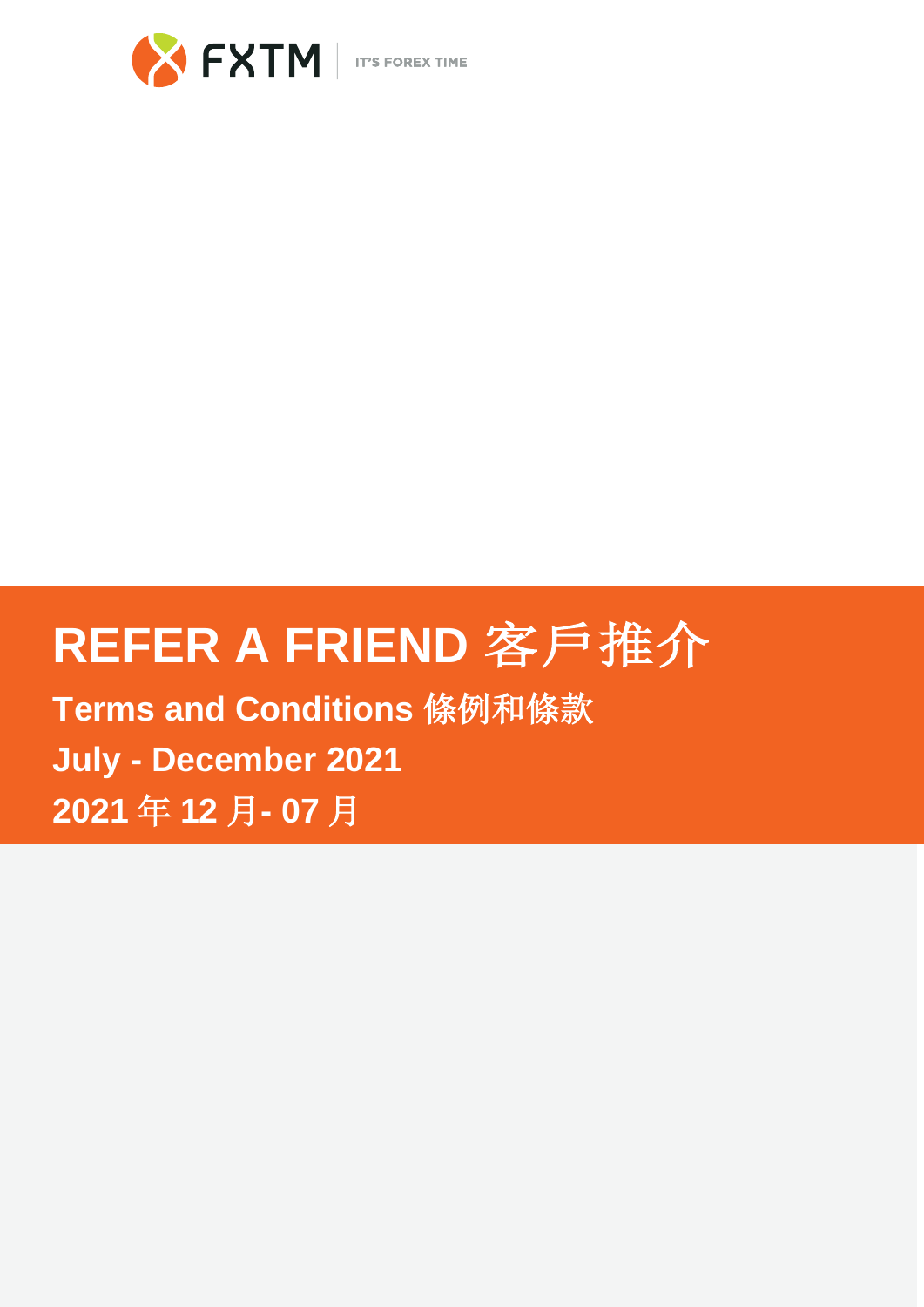

## **INTRODUCTION**

# 引言

FXTM<sup>1</sup> is running the "Refer a Friend Program" (the "Program") and invites all Clients of FXTM from Eligible Countries to register. By registering and participating in the Program, you agree to be bound by the Terms and Conditions ("the Terms") set out below.

FXTM 富拓<sup>1</sup>推出"客戶推介項目"(下稱"項目"),邀請所有居住於符合活動條件國家的客戶 報名參加。註冊報名參加本項目,即表示您同意受以下條例和條款(下稱"條款")約束。

# **1. INTERPRETATION OF TERMS**

## 術語釋義

**1.1.** In this Program:

在本項目中:

"**Account"** shall mean any FXTM trading account a Referral opens with FXTM.

賬戶:指被推介客戶在 FXTM 富拓開設的任何交易賬戶。

**"Eligible Countries"** shall mean all countries, excluding Clients reside in Ukraine, Russia, Belarus and countries included in regional restriction countries on the FXTM website.

符合活動條件的國家:指 FXTM 网站上列出的受区域限制的国家以及乌克兰,俄羅斯和白俄 羅斯以外的国家。

**"Friend"** shall mean any person(s) with whom the Referrer has a bond or connection and excludes any person(s) with whom the Referrer has not any acquaintance or association and who consents to receive the Referrer Link.

朋友:指與推介人有關系或關聯並同意收到推介人鏈接的人,不包括推介人不相識或無關聯的人。

**"Minimum Deposit**" shall mean a minimum total of deposit(s) in the Account(s) as it is determined on a Website in Section [Compare Account](https://www.forextime.com/forex-trading/accounts/compare-forex-accounts) according to each Account type.

最低入金: 指賬戶中總計最低入金額, 具體參見本公司網站賬戶比較專欄, 每種賬戶類型最低入 金有所不同。

"**Minimum number of Lots**" shall mean number of full Standard lots that Referral needs to trade in order Referrer and Referral to get Reward on his/her Balance.

最低交易手數:指被推介客戶需要交易的完整標準手數,這樣推介人和被推介客戶才能在他/她的 賬戶余額中獲得獎金。

**"Operative Agreements"** shall mean the agreements entered into by the Client and FXTM that govern all the trading activity of the Client with FXTM. Operative Agreements consist of the Client Agreement, Policies and Terms of Business, as these may be found in the Account Opening Agreements section of the Websites of FXTM and as may be amended from time to time.

操作協議:客戶與 FXTM 富拓達成的規範客戶在 FXTM 富拓所有交易活動的協議。操作協議包括

FXTM 富拓指 FXTM 富拓品牌運營下的 Exinity Limited 詳見 ([www.forextimechina.com.cn/hk](http://www.forextimechina.com.cn/hk)，受毛裏求斯金融服務委員會監))[,受毛裏求斯金融服務委員會監](http://www.forextimechina.com.cn/hk)，受毛裏求斯金融服務委員會監) 管。

**Exinity Limited** [\(www.forextime.com\)](http://www.forextime.com/) is licensed by the Financial Services Commission, Mauritius as an Investment Dealer under License number C113012295

<sup>1</sup> FXTM shall refer to Exinity Ltd. regulated by FSC, Mauritius which is operating under the FXTM brand (available at [www.forextime.com\).](http://www.forextime.com/)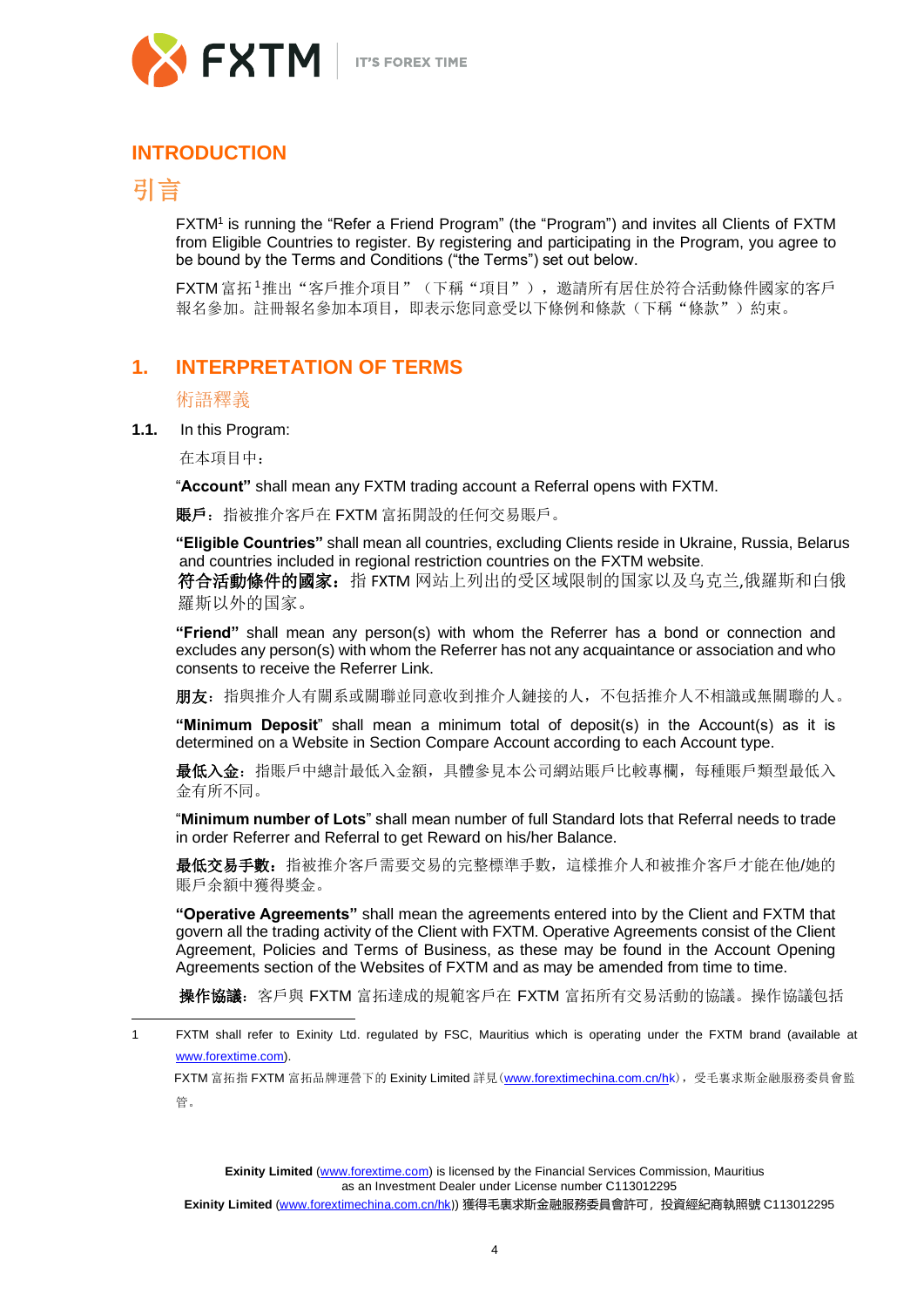

客戶協議、政策和商業條款,這些都可在 FXTM 富拓網站開戶協議專欄看到並且不定期修訂。

**"Qualified Referral"** shall mean any Referral who has met the Trading Terms as per para 3.1 herein below.

合格的被推介客戶:指滿足以下 3.1 條的交易條款的被推介客戶。

**"Referral"** shall mean a Friend who has successfully registered with FXTM and opened Account(s) - as per the applicable Minimum deposits and/or others requirements of FXTM - after clicking on the Referrer Link. Clients registered under FXTM Invest Program as Investor will participate in the Program as a Referrer.

It is understood that a Friend shall be considered as a Referral, only if he/ she has successfully registered with the FXTM within a period of 7 (Seven) calendar days following his/ her last click on the Referrer Link.

被推介客戶: 指在點擊推介人鏈接後成功在 FXTM 富拓註冊並開戶的一位朋友——達到適用的最 低入金和/或 FXTM 富拓其他要求。註冊參加 FXTM 富拓跟單交易項目成為投資者的客戶也可以推 介人的身份參加本項目。

一位朋友被視為被推介人需要他/她在最後一次點擊推介人鏈接後的 7(七)天內成功在 FXTM 富 拓註冊。

**"Referrer"** shall mean the Client who shares the Referrer Link online and refers Friend(s) to FXTM via the Referrer Link and in accordance to the present Terms.

推介人:指在網上分享推介鏈接並通過推介鏈接向 FXTM 富拓推介朋友且遵守本條款的人。

**"Referrer Link"** shall mean a unique link (either banner or text link) which is personalized to each Referrer and is available in MyFXTM). The Referrer Link may be distributed by the Referrer among his/her Friend(s) and is used to identify the Referrer's activities and the Referrals introduced to FXTM by the Referrer.

推介人鏈接:指每位推介人個性化的唯一鏈接(橫幅或文本鏈接),可以在 MyFXTM 內獲得。推 介鏈接可由推介人在他/她的朋友中發布,用於確定推介人的活動以及由推介人介紹給 FXTM 富拓 的被推薦客戶。

**"Reward"** shall mean an amount of 25USD or 50USD or their equivalent.

獎勵:指 25 美元或 50 美元或其等值金額。

**"Standard Lot**" shall mean a standardized quantity of the instrument that Referral is trading. In Forex, one Standard Lot is 100,000 units of a particular currency. For clarification purposes a Cent Lot is 1,000 units of a Standard Lot.

標準手:指被推介客戶交易的某種金融品種的標準化數量。在外匯中,1 標準手為 100,000 某貨 幣。1 美分手為 1 標準手中的 1,000 單位。

**"Trading Terms"** shall have the meaning provided in Clause 3.1 below.

交易條款:含義見第 3.1 條。

**"Websites"** refer(s) to [www.forextime.com.](http://www.forextime.com/)

網站[:](http://www.fxtmchina.com/hk) [www.forextimechina.com.cn/hk](http://www.fxtmchina.com/hk)

**1.2.** Any words whose meaning is not defined herein shall have the meaning provided in the Operative Agreement.

任何未作釋義的術語其定義請參見操作協議。

**Exinity Limited** [\(www.forextime.com\)](http://www.forextime.com/) is licensed by the Financial Services Commission, Mauritius as an Investment Dealer under License number C113012295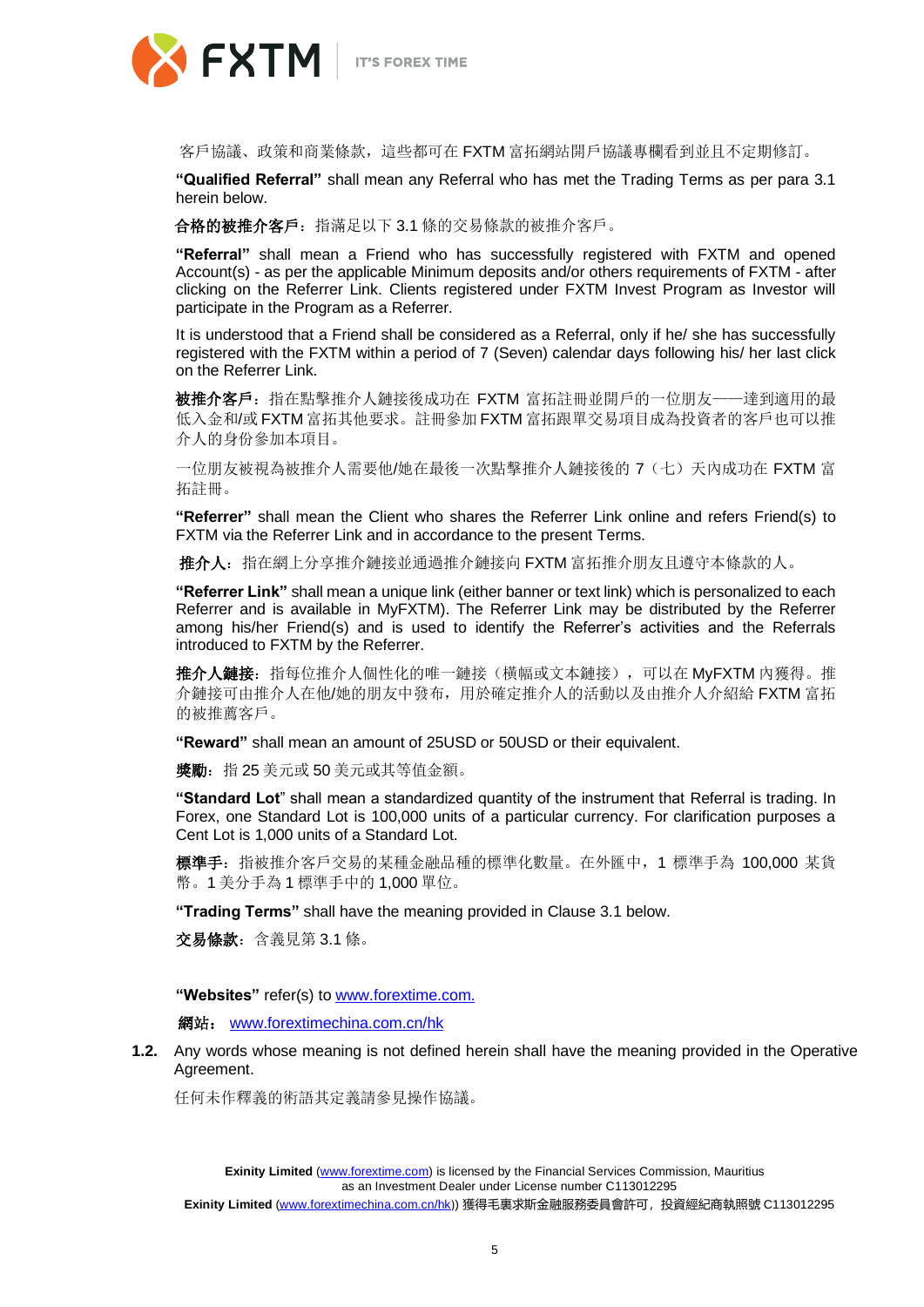



**1.3** Times mentioned herein shall mean EET/EEST as applicable. 時間根據適用情況為EET/EEST。

# **2. ELIGIBILITY CRITERIA** 合格標準

**2.1** To participate as a Referrer and as a Referral in this Program, you must meet the following requirements:

要作為推介人和被推介客戶參加本項目,您必須滿意以下要求:

a) You are a Client of FXTM, eligible to trade in accordance to, and have agreed to, the Operative Agreements;

您是 FXTM 富拓的客戶, 根據操作協議有資格進行交易且已同意操作協議。

b) You accept the Terms of this Program.

您接受本項目條款。

# **3. SPECIFIC PROGRAM TERMS**  本項目特別條款

#### **Trading Terms**

交易條款

**3.1** The Referrer and the Referral, subject to Clause 3.6. below, are entitled to receive a Reward in amount of 25 USD or equivalent if the Referral meets the following Trading Terms:

 如果被推介客戶滿足以下交易條款,推介人和被推介客戶可根據以下第 3.6 條獲得 25 美元或等值 金額獎勵:

(a) Deposits a Minimum Deposit according to the Account type as determined on a Website in Section [Compare Account](https://www.forextime.com/forex-trading/accounts/compare-forex-accounts) and Section **FXTM Invest** where applicable; and

根據賬戶類型存入最低入金額,具體參見本公司網站賬戶比較和 FXTM 富拓跟單交易欄目;

(b) Completes a trading activity in the Account(s) with respect to any of the Investment Services offered by the Company, of at least 3 Standard lots (in total) for all account types, including Micro Account;

就本公司提供的任何投資服務在一個或多個賬戶中完成至少 3 個標準手(總計)交易, 適 用於所有賬戶類型,包括微型賬戶。

(c) Terms of this Reward amount will be available until 31st of March 2019.

此優惠額度條款只生效于 2019 年 3 月 31 號

**3.2** The Referrer and the Referral, subject to Clause 3.6. below, are entitled to receive a Reward in amount of 50 USD if the Referral meets the following Trading Terms:

如果被推介人滿足以下交易條款,推介人和被推介人可根據以下第 3.6 條獲得 50 美元獎勵:

(a) Deposits a Minimum Deposit according to the Account type as determined on a Website in Section [Compare Account](https://www.forextime.com/forex-trading/accounts/compare-forex-accounts) and Section [FXTM Invest](https://www.forextime.com/investments/fxtm-invest/copy-trading) where applicable; and

**Exinity Limited** [\(www.forextime.com\)](http://www.forextime.com/) is licensed by the Financial Services Commission, Mauritius as an Investment Dealer under License number C113012295 **Exinity Limited** [\(www.forextimechina.com.cn/hk](http://www.forextimechina.com.cn/hk))) 獲得毛裏求斯金融服務委員會許可,投資經紀商執照號 C113012295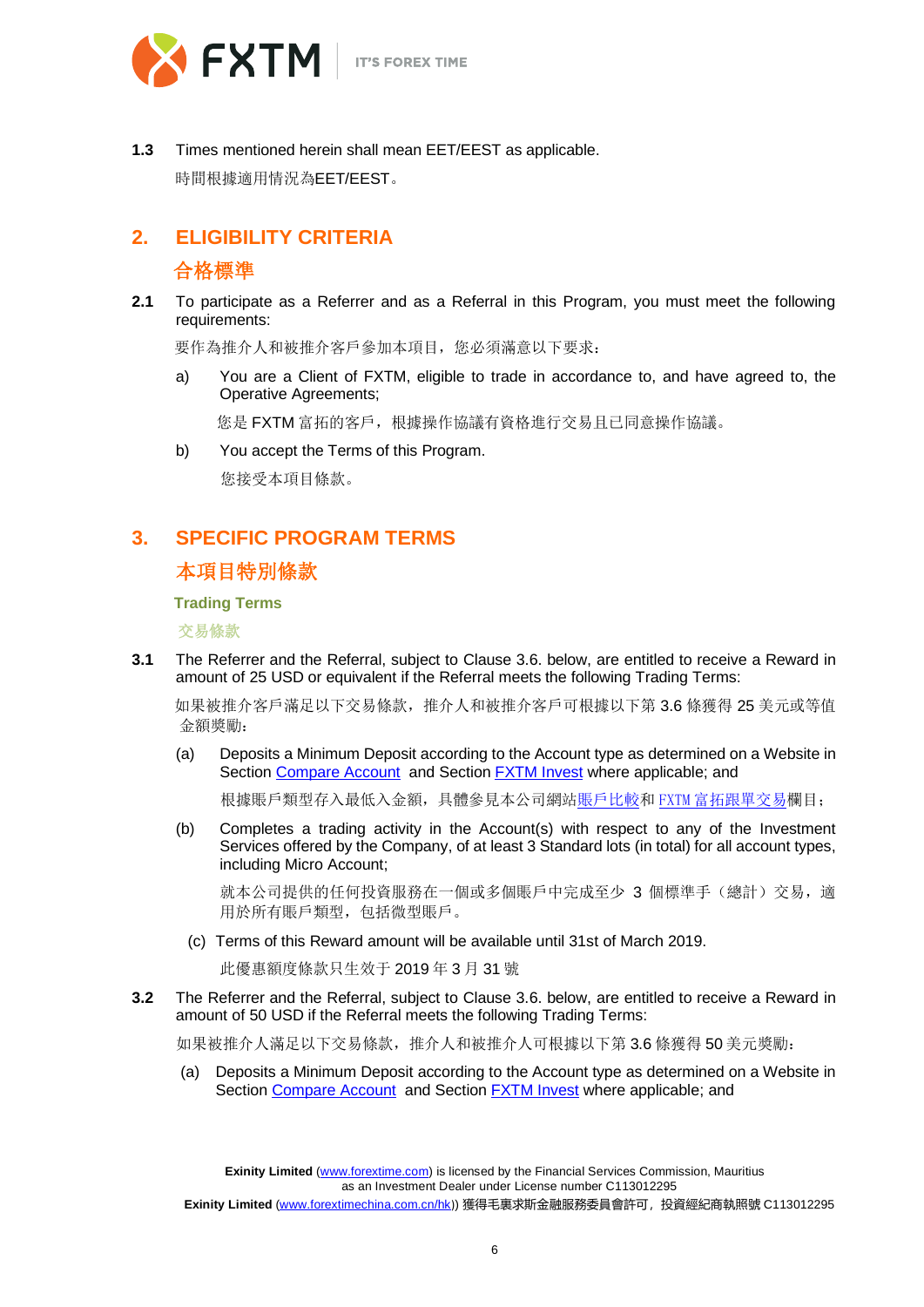

根據賬戶類型存入最低入金額,具體參見本公司網站賬戶比較和 FXTM 富拓跟單交易欄目;

(b) Completes a trading activity in the Account(s) with respect to any of the Investment Services offered by the Company, of at least **10** Standard lots (in total) for all account types, including Micro Account;

就本公司提供的任何投資服務在一個或多個賬戶中完成至少 **10** 個標準手(總計)交易,適 用於所有賬戶類型,包括微型賬戶。

(c) Terms of this Reward amount will be available until 31<sup>st</sup> of December 2021.

此優惠額度條款只生效于 至 2021 年 12 月 31 號

#### **3.3** It is hereto declared:

特此明確:

(a) transfer of funds between Accounts are not considered as deposit(s) for the purposes of this Program;

賬戶之間的資金轉賬不被視為本項目的入金。

(b) As regards the Trading Terms according to Clause 3.1(b), only closed positions which have been open for a minimum of 5 (Five) minutes shall be considered;

對於交易條款第 3.1 條,只有開倉時間達到 5 分鐘的已平倉交易被計算在交易手數內。

(c) The Trading Terms must be fulfilled under the FXTM the Referral opened Account(s) with, following his/her referral via the Referrer Link.

必須滿足被推介人開戶的 FXTM 富拓交易條款,通過推介鏈接追蹤他/她介紹的客戶。

**3.4** In case the Referral reassigns under an Introducing Broker before he/she receives a Reward, the Referral will be removed from the Programme and the Reward will be excluded.

如果被推介人在他/她收到獎勵前重新分配至一位代理商名下,則該被推介人將從本項目中移除, 獎金將被取消。

#### **The Reward**

獎勵

**3.5** The Referrer and Referral are entitled to a Reward only once per Qualified Referral and irrespective of the number of times the Referral fulfils the Trading Terms.

 對於每位合格的被推介客戶,推介人和被推介客戶只能獲得一次獎勵,無論該被推介客戶達到交 易條款多少次。

**3.6** The Referrer shall receive the Reward from the FXTM under which she/he participates in this Program, irrespective of the FXTM the Qualified Referral has opened Account(s) with and fulfilled thereto the Trading Terms.

 推介人將從他/她參加本項目的 FXTM 富拓交易商處獲得獎勵,不管合格的被推介人在富拓品牌下 哪個交易商開戶以及滿足交易條款。

The Referral shall receive the Reward from the FXTM on USD wallet in MyFXTM that could be transferred on Referral's trading account.

被推介客戶將從 FXTM 富拓獲得獎勵, 獎金存入 MvFXTM 内的美元錢包, 可轉賬至該客戶的交易 賬戶。

**3.7** The Reward shall, subject to the Terms, be paid only to those Referrers and Referrals who by virtue of their capacity as FXTM's Clients have the status "Approved" and meet the standard

> **Exinity Limited** [\(www.forextime.com\)](http://www.forextime.com/) is licensed by the Financial Services Commission, Mauritius as an Investment Dealer under License number C113012295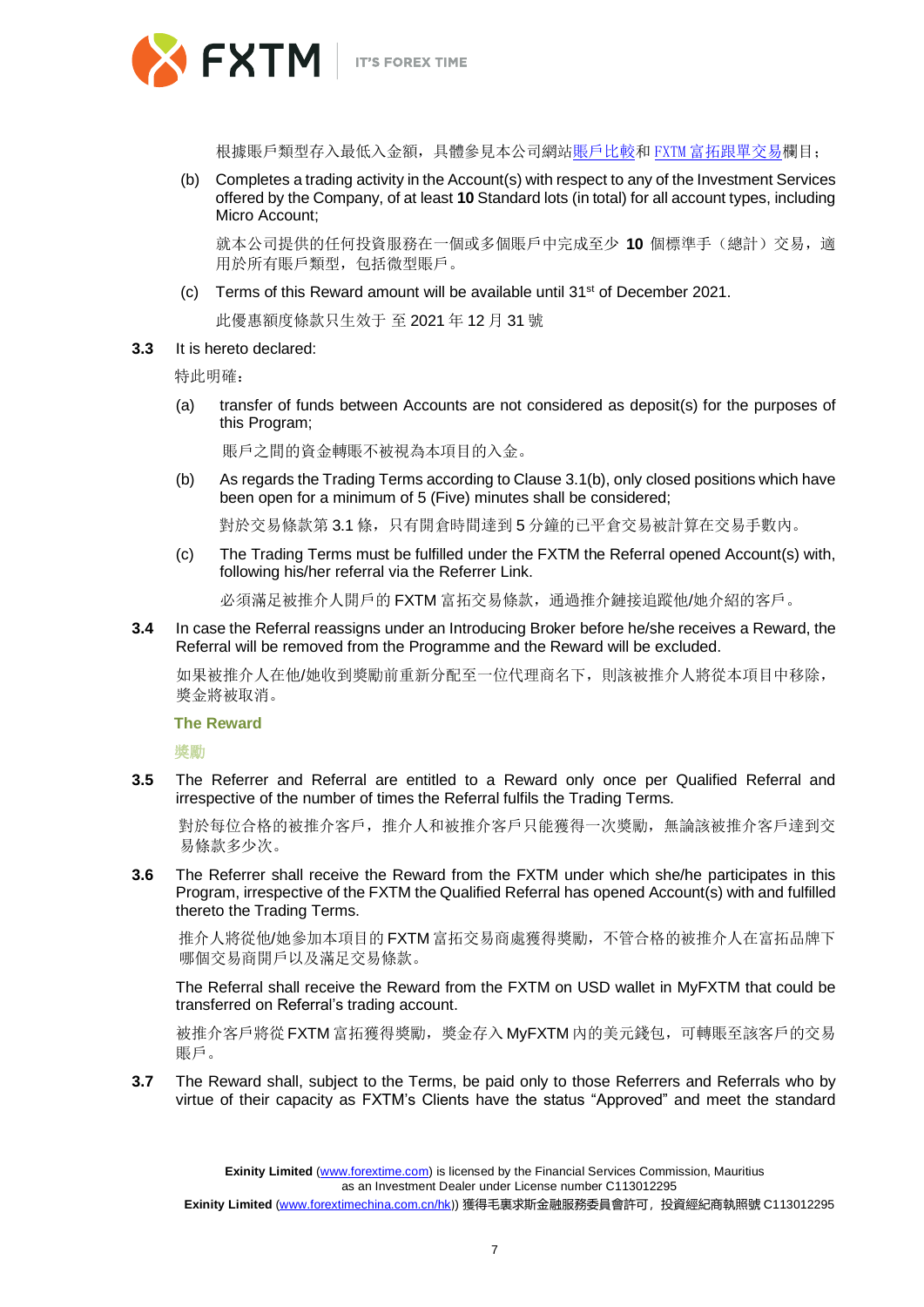

requirements as per the Operative Agreements.

It is understood that payment of any Rewards accrued shall not be processed until the Referrer and Referral obtains the status "Approved" as above.

If abusive behavior from the Client's trading activity is detected, Company representatives will attempt to reach the Client within 5 working days. If the attempts are not successful, the Reward will not be paid.

獎金僅支付給狀態為"已批準"客戶且已達到操作協議標準要求的推介人和被推介客戶。

僅當推薦人和推薦客戶的狀態均為'已批准'時,才會處理已經產生的獎金支付

如果客戶有任何惡意的操作被發現了,富拓的代表員工會嘗試在 5 個工作日嘗試聯繫客戶,如果 沒有聯繫上,該獎勵不會被支付。

**3.8** The Reward shall be transferred to the Balance of the Referrer's and Referral's Account(s) on the basis of a weekly payment cycle and shall be available for trading or withdrawal purposes.

獎金以周為支付周期轉賬到推介人和被推介客戶的賬戶余額中,可用於交易或提取。

**3.9** The maximum payout and/or total entitlement under this Program cannot exceed the 10,000 (Ten thousand) USD for Referee; and 25 USD or 50 USD or equivalent for Referral.

對於推介人,在本項目最高支付額和/或支付總額不超過 10,000(一萬)美元,對於被推介客戶 最高支付額為 25 美元或 50 美元或等值金額。

**3.10** Reward-related information and the total number of Referrals and Qualified Referrals will be indicated in "My FXTM" and/or the Referrer will be notified accordingly.

獎金相關信息以及被推介人和合格被推介人總數將顯示在"My FXTM"中, 推介人也會得到相應的 通知。

**The Referrer Link**

推介人鏈接

**3.11** The Referrer confirms that Friends who are receiving the Referrer Link for the purposes of this Program:

推介人確認接受本項目推介鏈接的朋友:

a) Consent to receive the Referrer Link; and

同意收到推介鏈接;

b) Are older than 18 years old.

年滿 18 周歲

**3.12** The Referrer hereby acknowledges and understands that he/she shall not distribute the Referrer Link to any Friend who reside in jurisdictions to which FXTM does not offer services to, as provided on the Website(s).

推介人承認並了解他/她不應向居住在 FXTM 富拓不提供服務的法律管轄地的朋友發布推介鏈接。

**3.13** The Referrer shall not use the Referrer Link in any manner that is illegal, disparaging, misleading, obscene, or in any way that is detrimental to FXTM.

 推介人不應以非法的、毀謗性的、誤導性的、淫穢的或任何其他有損 FXTM 富拓的方式使用推介 人鏈接。

**Exinity Limited** [\(www.forextime.com\)](http://www.forextime.com/) is licensed by the Financial Services Commission, Mauritius as an Investment Dealer under License number C113012295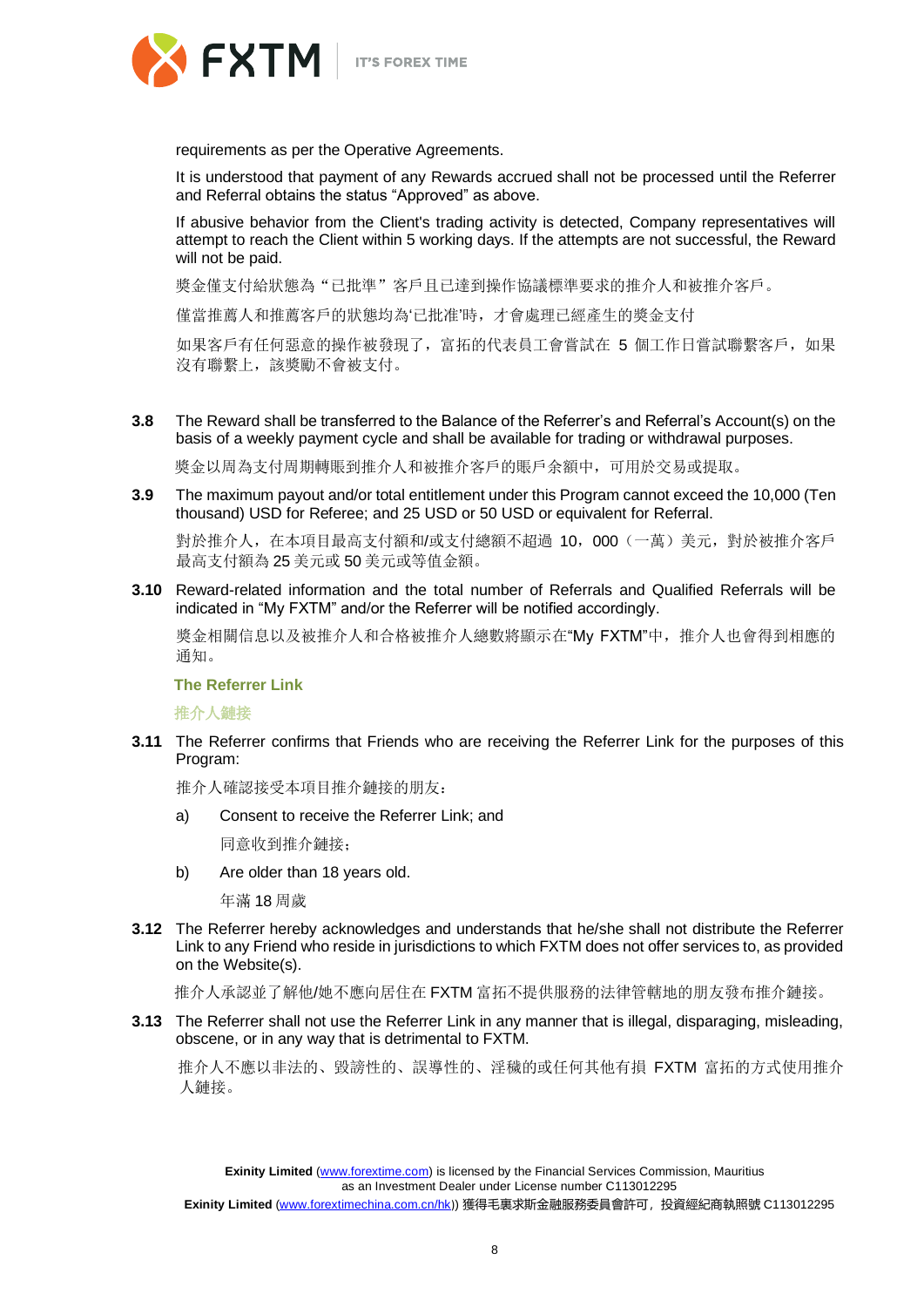



**3.14** It is understood that any inappropriate use of the Referrer Link may cause immediate termination of the Referrer's participation in the Program.

如果推介人不恰當地使用推介人鏈接,推介人參加本項目的資格可能即刻被終止。

**3.15** Without prejudice to the foregoing, the Referrer acknowledges that he/she remains solely responsible for the usage of the Referrer Link and that the distribution of the Referrer Link to his Friends remains in all respects at his option; the Referrer hereby understands that FXTM undertakes no responsibility whatsoever.

 推介人承認他/她對推介鏈接的使用全權負責,自主決定向朋友發布推介鏈接;推介人特此理解 FXTM 富拓對此不承擔任何責任。

## **4. MISCELLANEOUS**

## 其他事項

**4.1** The Referrer and Referral hereto represent that he/ she has full right, power and authority to enter into and be bound by the Terms and to perform his/her obligations under these Terms and that he/she can participate in this Program without any restrictions by any regulatory requirements applicable to the Referrer or to the jurisdiction in which the Referrer has his/her residence.

 推介人和被推介人特此陳述他/她有充分的權力和權利參加本項目並受條款約定以及履行本項目下 的義務,根據推介人和被推介人適用的監管要求或他/她所居住的國家/地區,他/她能不受限制地 參加本項目。

**4.2** The Referrer and Referral shall always comply with the laws and regulations (including but not limited to data protection and anti-spamming rules) applicable to the Referrer and Referral or to the jurisdiction in which the Referrer and Referral has his/her residence.

推介人和被推介人應始終遵守他/她所居住國家/地區以及對其適用的法律和法規(包括但不限於數 據保護和反垃圾郵件規定)。

**4.3** The Referrer and Referral throughout his/her participation in this Program undertakes the responsibility to act in good faith at all times and must not make any false or misleading representations or statements with respect to FXTM and or the Program and/or engage in any other practice which may affect adversely the image, credibility or the reputation of FXTM.

 推介人和被推介人在參與本項目期間始終承擔誠信行事的責任,不能就 FXTM 富拓公司或本項目作 任何虛假、誤導性的陳述或聲明和/或從事有損 FXTM 富拓形象、信譽或聲譽的活動。

**4.4** The Referrer and Referral will indemnify FXTM and keep FXTM indemnified on demand in respect of all liabilities, costs, claims, demands and expenses of any nature whatsoever which FXTM suffers or incurs as a direct or indirect result of any failure by the Referrer and Referral to perform any of the Referrer's and Referral's obligations under these Terms.

 由於推介人和被推介人而未能履行本條款的義務而對 FXTM 富拓造成直接或間接影響,推介人應賠 償富拓由此承擔的債務、成本、索賠、要求以及任何形式的費用。

**4.5** The Referrer and Referral will not represent itself as agent of FXTM and the Referrer and Referral will have no authority or power to bind FXTM or to contract in the name of or create liability against it.

 推介人和被推介人不能表現為 FXTM 富拓的代理機構,推介人和被推介人無權與 FXTM 富拓綁定 在一起或以富拓的名義簽約或令富拓承擔義務。

**4.6** Whereas a Referral has communicated to FXTM that he or she wishes to be removed and/or unlinked from a Referrer, FXTM shall remove such Referral accordingly and the Referrer shall have no rights in respect of the unlinked Referral. Under no circumstances shall FXTM be liable for any

> **Exinity Limited** [\(www.forextime.com\)](http://www.forextime.com/) is licensed by the Financial Services Commission, Mauritius as an Investment Dealer under License number C113012295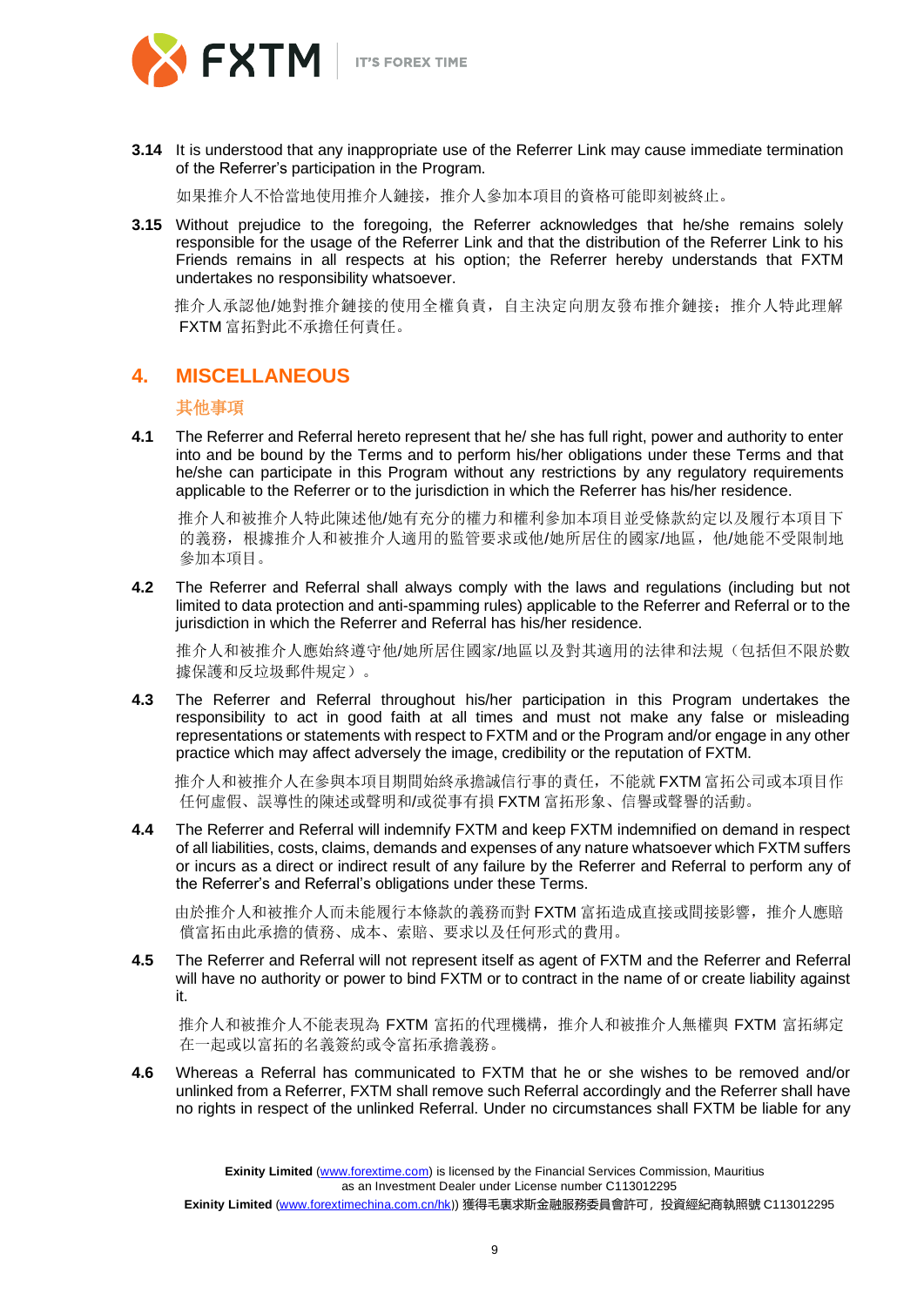



consequences of any such removal from a Referrer.

如果被推介客戶與 FXTM 富拓溝通,他/她希望從某位推介人名下移除和/或取消與該推介人的關聯, FXTM 富拓將作相應操作,該推介人對這位無關聯被推介人沒有任何權利。FXTM 富拓在任何情況 下對上述移除產生的任何後果不承擔責任。

**4.7** FXTM will not be liable to the Referrer and Referral with respect to any subject matter of these Terms under any contract, negligence, tort, strict liability, or other legal or equitable principle for any indirect, incidental, consequential, special, general or exemplary damages (including without limitation, loss of revenue or goodwill, or anticipated profits, or lost business) even if FXTM have been advised of the possibility of such damages. Further, notwithstanding anything to the contrary contained in these Terms, in no event shall FXTM's cumulative liability to the Referrer and Referral arising out of or related to these Terms, whether based in contract, negligence, strict liability, tort or other legal or equitable theory, exceed the total Reward(s) paid to the Referrer and Referral under these Terms.

FXTM 富拓對任何合約、疏忽、侵權,嚴格責任或對任何間接,偶然,結果性,特殊,一般性或懲戒 性損害賠償責任(包括但不限於收入或商譽損失,預期利潤或業務損失)等其他法律或衡平原則下 的本條款主題事項均不負任何責任,即使 FXTM 富拓已被告知此類損害的可能性。 此外,即使本條 款中包含與此相反的內容,FXTM 富拓對這些條款產生的或與之相關的對推介人和被推介人的累積責 任,無論是基於合同,疏忽,嚴格責任,侵權或其他法律或公平理論都不超過根據這些條款支付給 推介人的獎金總額。

**4.8** FXTM reserves the right at its absolute discretion to terminate the Referrer's and Referral's participation in this Program and/or cancel or nullify the Reward or profit gained without being liable for any consequences should the Referrer and/or any Referral commit and/or FXTM suspects any fraud in the use of and/or abuse of this Program and/or misuse of the Reward and/or any attempt of collusion and/or manipulation and/or bad faith and/or acts which are not in the spirit of this Program and/or arbitrage and/or other forms of deceitful or fraudulent trading and/or other activity and/or breach of the Terms and/or the Operative Agreements and/or of FXTM's Business Terms.

如果推介人和/或任何被推介人和/或 FXTM 懷疑其有任何欺詐使用和/或濫用本項目和/或濫用獎勵和/ 或任何共謀和/或操縱和/或不符合本項目精神的不誠信和/或行為的企圖和/或 套利和/或其他形式的欺 騙性或欺詐性交易和/或其他活動和/或違反本條款和/或操作協議和/或FXTM 的業務條款,FXTM 保留 終止該推介人和被推介人參加本項目和/或取消所獲得的獎勵或由此賺得的利潤的權利,而不對任何 後果負責。

**4.9** No single or partial exercise of, or failure or delay in exercising any right, power or remedy under these Terms or law by FXTM shall constitute a waiver by FXTM, or impair any exercise of further exercise of, that or any other right, power or remedy arising under these Terms or at law.

FXTM 富拓單獨或部份行使任何權利、未能或延遲行本協議下或法律規定的之任何權利、權力或補 償不得被視為棄權,不表示 FXTM 富拓放棄對以後或進一步對該權利、權力或補償之行使。

**4.10** The rights and remedies provided to FXTM under this Program are cumulative and are not exclusive of any rights or remedies provided by law.

本項目下提供給 FXTM 富拓的權利和補償具有累積性,不排除法律規定的任何權利或補救措施。

**4.11** The Referrer and Referral acknowledges that FXTM has the right, as in its sole discretion deem fit, to alter, amend, suspend, cancel or terminate the Program, or any aspect of the Program or the Referrer's and Referral's participation in the Program at any time and upon any reasonable cause. Under no circumstances shall FXTM be liable for any consequences of any alteration, amendment, suspension, cancellation or termination of the Program.

 推介人和被推介人承認 FXTM 富拓有權在自由裁量認為適當情況下變更、 修正、中止、取消或終止 本項目或本項目的任何方面或向推介人發出書面通知後隨時終止該推介人參加本項目資格的權利。 在任何情況下,富拓不負責由於本項目的更改、修正、中止、取消或終止造成的任何結果。

**Exinity Limited** [\(www.forextime.com\)](http://www.forextime.com/) is licensed by the Financial Services Commission, Mauritius as an Investment Dealer under License number C113012295 **Exinity Limited** [\(www.forextimechina.com.cn/hk](http://www.forextimechina.com.cn/hk))) 獲得毛裏求斯金融服務委員會許可,投資經紀商執照號 C113012295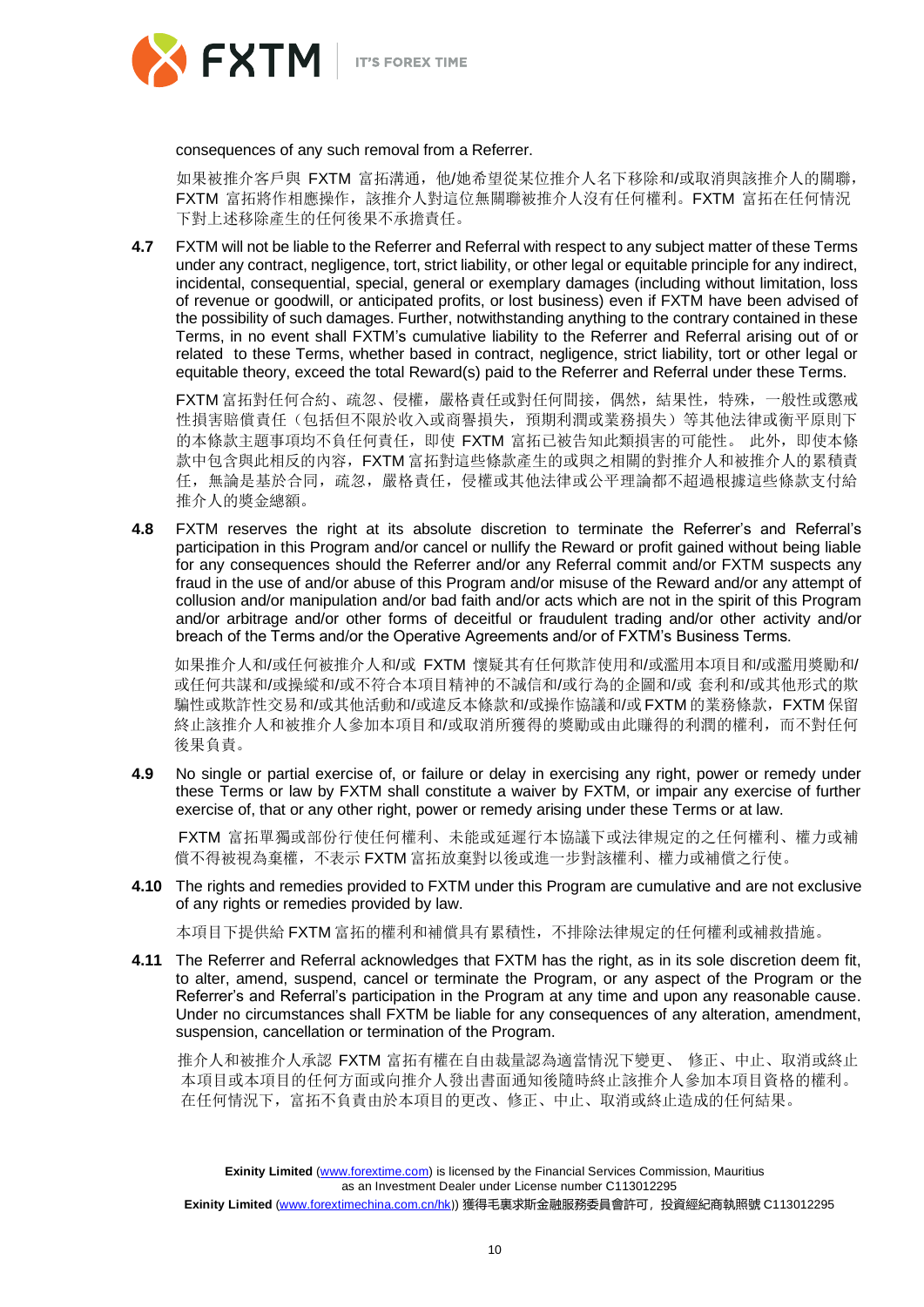

**4.12** In the event of any dispute misrepresentation of the above applicable Terms, such dispute or misinterpretation shall be resolved in good faith and as FXTM shall, in their sole and absolute discretion, deem fit and proper. The decision shall be final and binding.

在出現任何對於上述適用的條款和條例的爭議或錯誤解釋的情況下,該爭議或錯誤解釋應由本公司本 著誠信善意原則,由其在單獨和絕對自由裁量之下做出其認為適當的行為。本公司的決定為終局性, 具有約束力。

**4.13** Nothing in this Program creates any partnership, joint venture, agency, franchise, sales representative, or employment relationship between the Referrer, Referral and FXTM.

本項目不產生推介人、被推介人和 FXTM 富拓任何合作、合資、代理、特許經營、銷售代表或雇員關 系。

**4.14** The headings and titles contained in this Program are included for convenience only and shall not limit or otherwise affect the Terms.

本項目中所用的標題僅為方便參考,不對條款有任何限制或影響。

**4.15** Notwithstanding the translated language of this document, the English wording shall be the binding version in the event of any discrepancy between the two languages.

無論本文件的翻譯語言的情況如何,在出現兩種語言的任何不符的情況下, 均以英語版本為準。